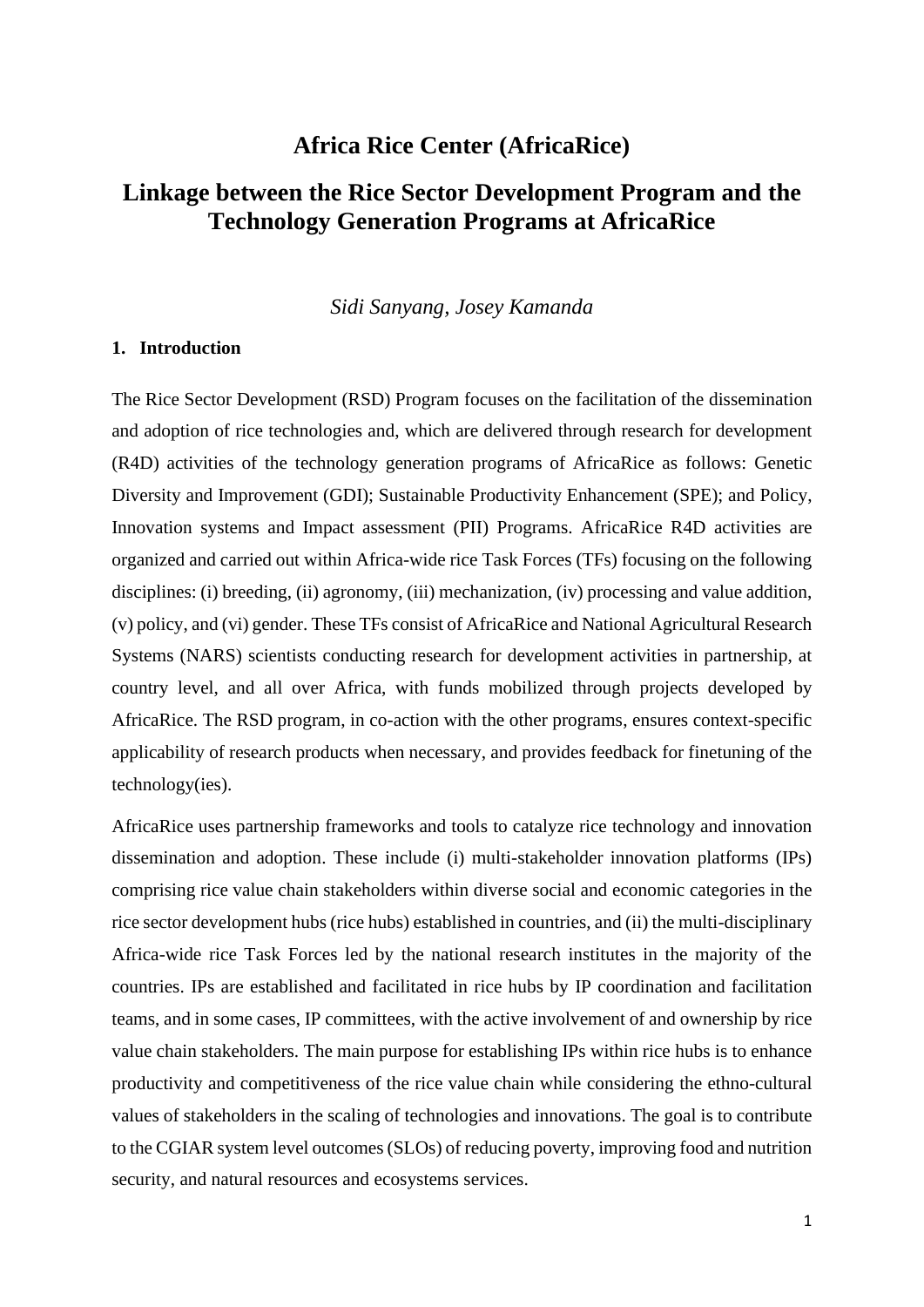### **2. Innovation platforms in Rice Sector Development Hubs**

The RSD program, in establishing and facilitating IPs in the rice hubs, brings together key actors with different but complementary roles and interests to address the challenges and opportunities of the rice value chain for economic gains, prosperity, and livelihood improvements, using research products delivered through activities of the TFs and from other sources.

Key actors of the IPs include seed enterprises, millers, farmers, women rice processors, youths, traders, input suppliers, equipment fabricators, transporters, financial institutions (microfinance and banks), extension / development projects, and NGOs, research organizations, and policy makers. Within IPs, technologies and innovations are combined with institutional enablers, all working to enhance system-wide performance. These enablers include ethnocultural values and norms of the stakeholders, rules and procedures of the organizations involved in the innovation process (partnership arrangements), and market standards and regulations. In effect, IPs serve as vehicles of change and impact in the rice hubs. Partnerships are established with strategic players, including local government, policy makers, and scaling partners, facilitated by projects and other initiatives in the rice hubs, to stimulate wider dissemination and adoption of technologies and innovations by target beneficiaries. Embedding AfricaRice interventions and products in agricultural programs and projects at the national and regional levels, through the TFs and IPs, contributes to the sustainability and improved performance of the NARS.

### **3. Results Framework for the Rice Sector Development Hubs**

A Results Framework for rice hubs, which contribute to the goal of increasing rice selfsufficiency in Africa, is presented in figure 1. This Framework highlights the following four key outcome areas as well as indicators to measure them:

- i. Integration of rice systems in partnerships and businesses enhanced;
- ii. Adoption of appropriate technologies and innovations on rice increased;
- iii. Information knowledge sharing and learning facilitated;
- iv. Governance structures and systems of rice hubs and IPs improved.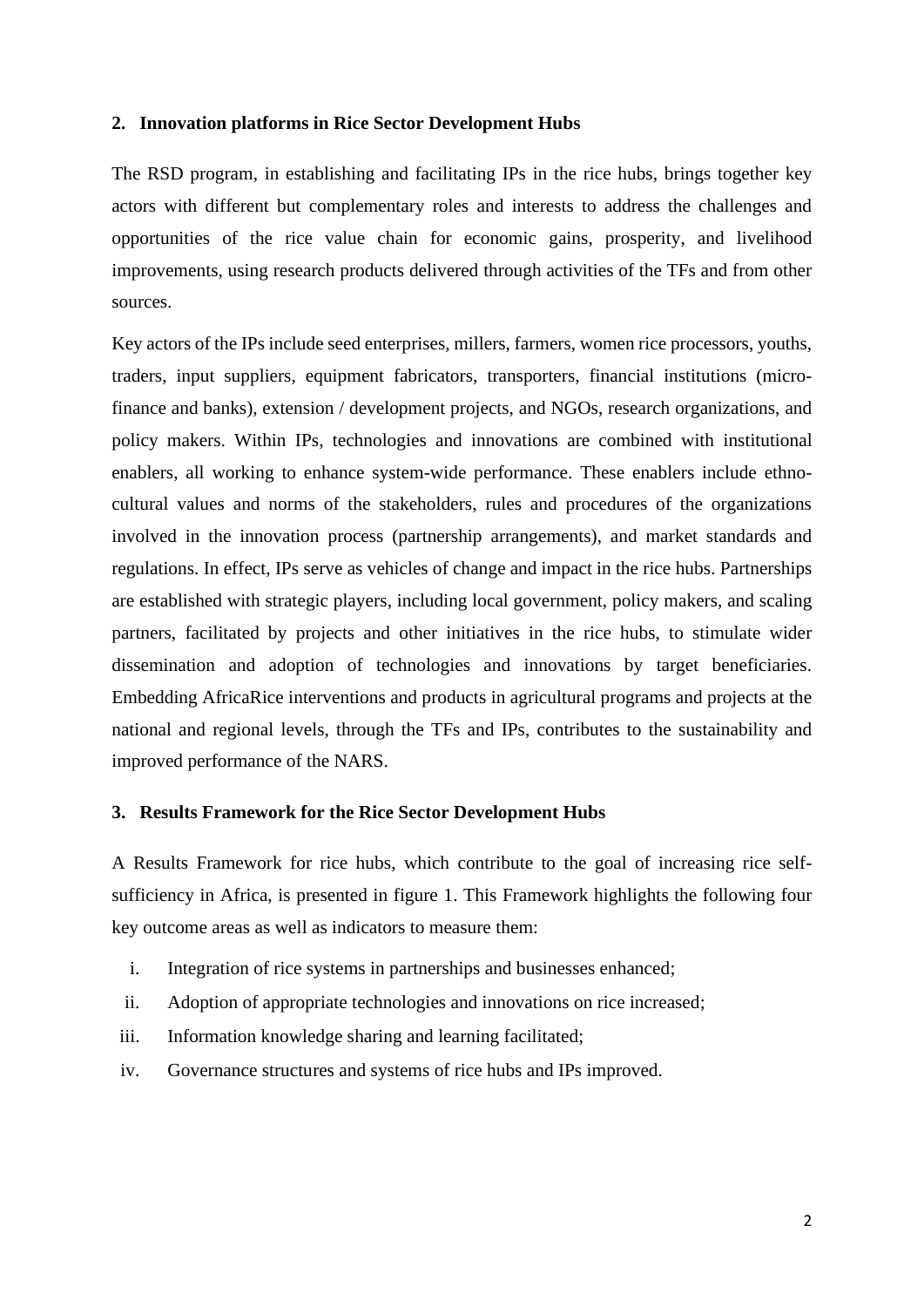

Figure 1: Results Framework for the rice sector development hubs

## **4. Linkages between the RSD program and the other three programs**

IPs in rice hubs serve as a tool for testing and adapting technologies and innovations developed through demand-driven research activities conducted by the TFs, which are in fact related to the technology generation research programs at AfricaRice. This system, therefore, fuels dissemination and adoption processes. Main areas of collaboration and joint activities with the three programs are in (i) technical and institutional innovation and (ii) learning and reflection through the TFs and IPs in the rice hubs. These are integral parts of the framework for competence and skills building of IP actors in the rice value chain (Figure 2).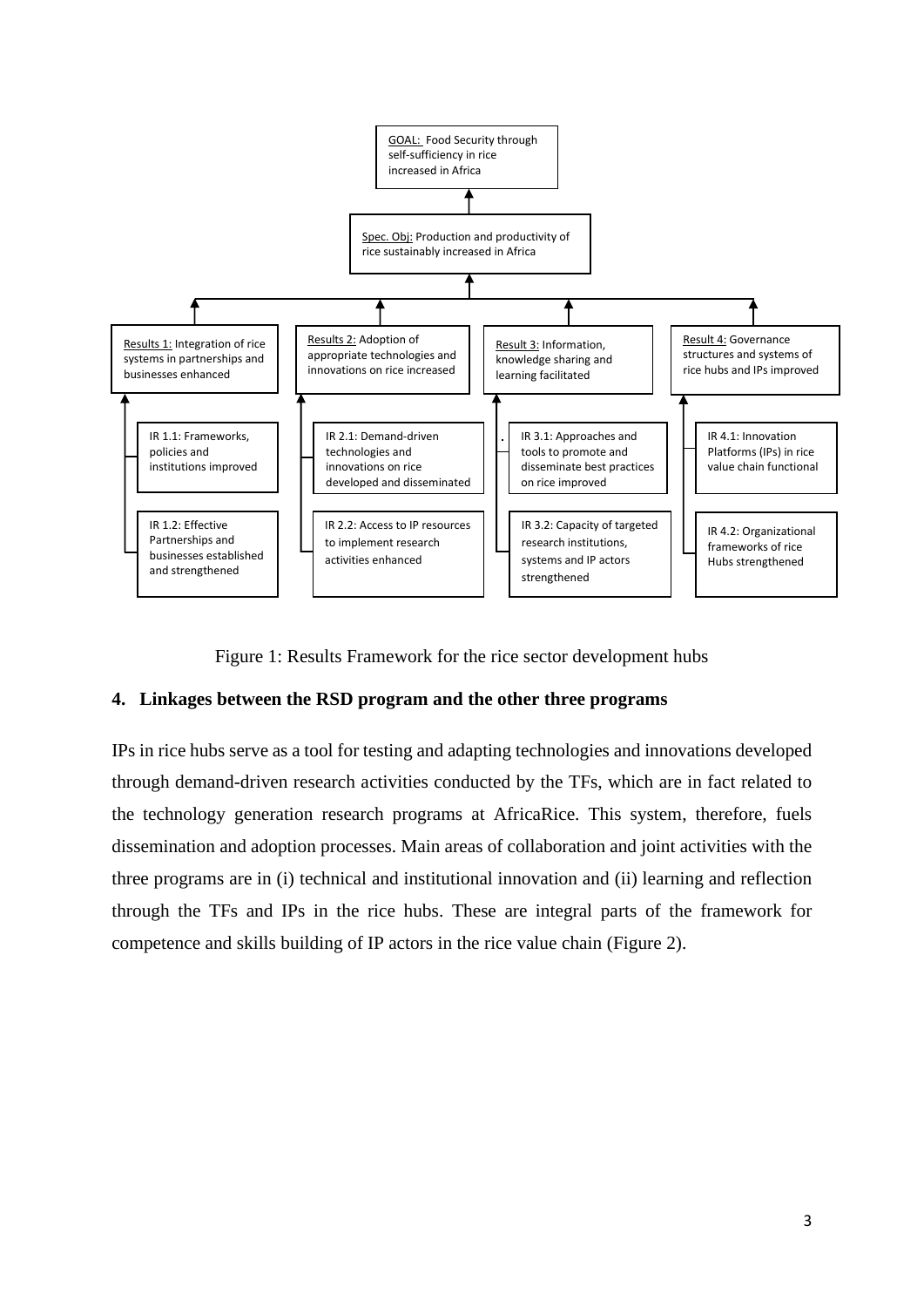

Figure 2: Framework for competence and skills building of IP actors in the rice value chain

The RSD program facilitates demand creation and promotion of technologies and innovations among smallholders and entrepreneurs, including the private sector. This is achieved through information and knowledge sharing as well as learning and networking, among smallholders and entrepreneurs, on one hand, and with development partners including policy makers, on the other hand. The Program also facilitates competence and skills enhancement of the rice value chain actors and capacity building of national programs to innovate in the rice value chain.

# **4.1. Dissemination of technologies and innovations from the technology generation programs**

Widespread adoption of technologies and innovations is catalyzed through the development of systems and institutions for effective delivery. The multi-stakeholder innovation platforms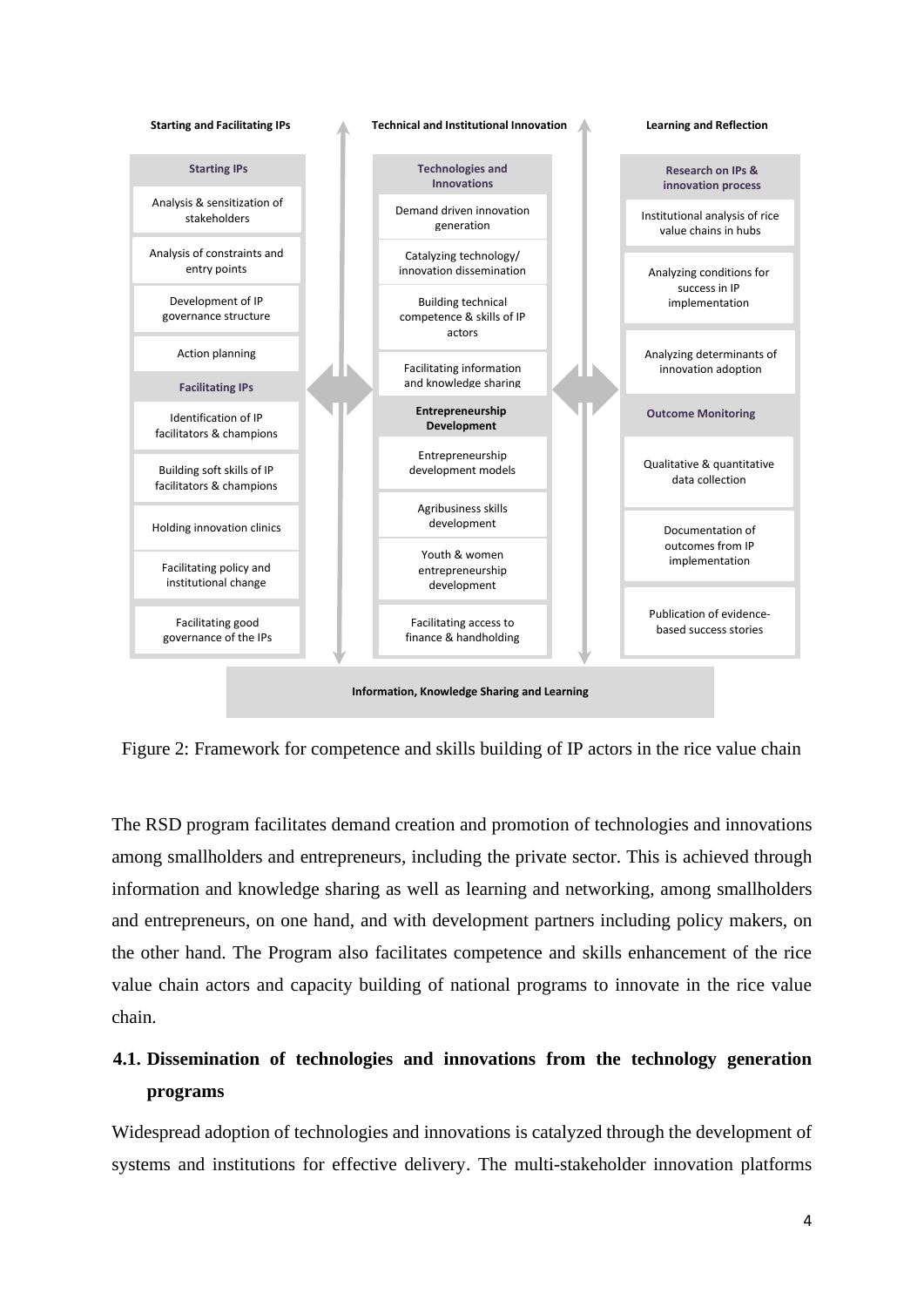(IPs) develop and scale institutional innovations requiring collective action, such as processing and adding value to rice, contractual arrangements with lead firms or processors, facilitating access to micro-finance for example, implementing quality marketing standards among IP members, and linking farmers with youth and artisan service providers for specific agricultural interventions including equipment fabrication and service provision.

Within the context of the linkage between the RSD program and the research Programs, the following technologies and innovations have or are in the process of being adapted and disseminated, supported by continental projects such as SARD-SC and the upcoming TAAT:

- i. **Genetic Diversity and Improvement Program**: Seeds of improved/climate-smart rice varieties (ARICAs, NERICAs, Hybrids, Submergence tolerant varieties)
- ii. **Sustainable Productivity Enhancement Program**: Alternative wetting and drying and Laser land leveling; Mechanical and Motorized weeders; Good Agricultural Practices (GAPs); RiceAdvice; GEM Parboiling Technology; Biomass Gasification and Briquetting/Pelleting technologies
- iii. **Policy, Innovation systems and Impact Assessment Program**: Participatory packaging, branding and labelling of high-quality domestic rice; marketing strategies; M&E and learning, and adoption / impact studies.

#### **4.2. Competence and skills enhancement on technologies and innovations**

The RSD program links with the technology generation programs, to enhance the competence and skills of the IP actors on deploying technologies and innovations in the rice hubs – to improve productivity and competitiveness of the rice sector in target countries. Capacity building focuses on key activities: (i) technical training of the rice value chain stakeholders, (ii) learning workshops, (iii) on-the-job coaching and mentoring of IP facilitators and champions of change, (iv) peer-to-peer learning visits and field days, (v) entrepreneurship and participation in trade fairs and exhibitions, and (vi) sharing of information and knowledge through digital tools, media, and repositories. The research programs also support the RSD program in identifying profitable enterprises and value chain services for women and youth, and develop their entrepreneurship skills.

#### **4.3. Research to support evidence-based policy making and priority setting**

Policy makers and other rice value chain stakeholders need accurate and evidence-based information to guide decision making, which will lead to development of the rice sector.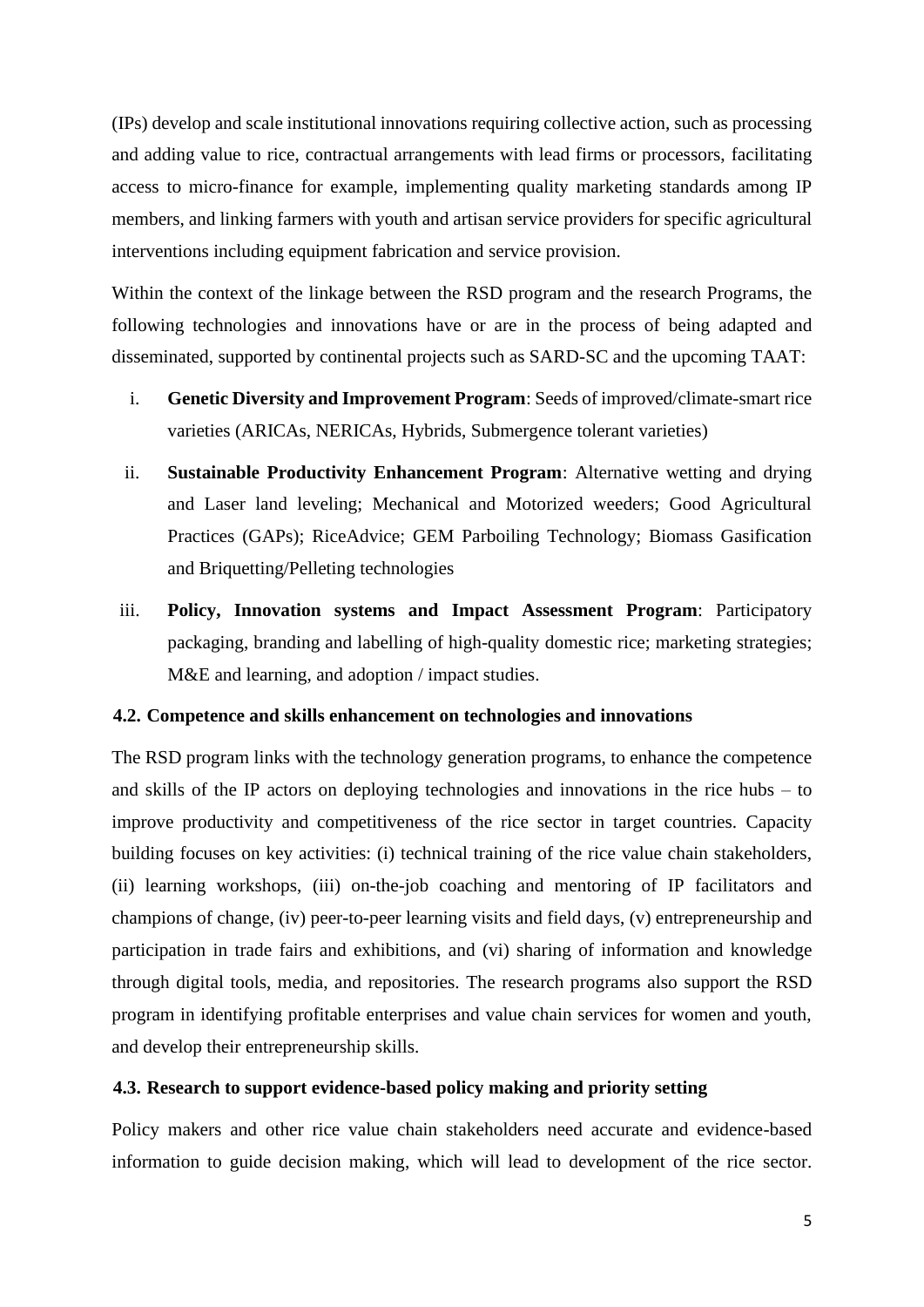Countries often, however, lack enough data, tools and expertise to generate the required knowledge base. Institutional and scenario analysis conducted by the RSD program in collaboration with other programs, identify constraints and opportunities for innovation to guide investment decisions. Policy and institutional change is facilitated through involvement of local government officials in IP activities, engagement with policy makers at higher levels, identifying and engaging policy influencers in the IPs, and evidence based policy dialogues to bring about change at local / community and national levels.

There is a wide array of literature on the dynamics of adoption, but knowledge gaps still remain on "what works", in terms of the policy and institutional context that shapes agricultural technology dissemination and uptake. Thus, understanding the "process of scaling technologies and innovations" is a legitimate research activity for the RSD program. Along these lines, the RSD program conducts critical analysis of innovation processes to generate lessons on the pathways by which international agricultural research can be effective in achieving impact. This complements adoption and impact studies as well as value chain analysis conducted by the PII program. The information generated supports the other programs in designing subsequent projects that are more likely to achieve impact.

### **5. Opportunities and challenges**

### **5.1. Opportunities**

- The new breeding approach of the GDI program offers additional new opportunities on market oriented research using best-fit rice varieties suitable for urban and niche markets consumers, especially in the lucrative coastal and inner city markets where quality and properly packaged and branded domestic rice can earn higher income for smallholders and entrepreneurs.
- The creation of a line manager who will "bridge" activities between the GDI and the RSD programs in specific areas, for example using existing seed specialist(s) to maintain mega / elite rice varieties highly preferred by consumers, provides an opportunity to bring the GDI and RSD programs to work hand-in-glove in the dissemination of new products to smallholders and entrepreneurs.
- Development projects are increasingly becoming the largest source of funding for CGIAR centers and they offer additional opportunities for the RSD program to closely work with the GDI, SPE and PII programs.